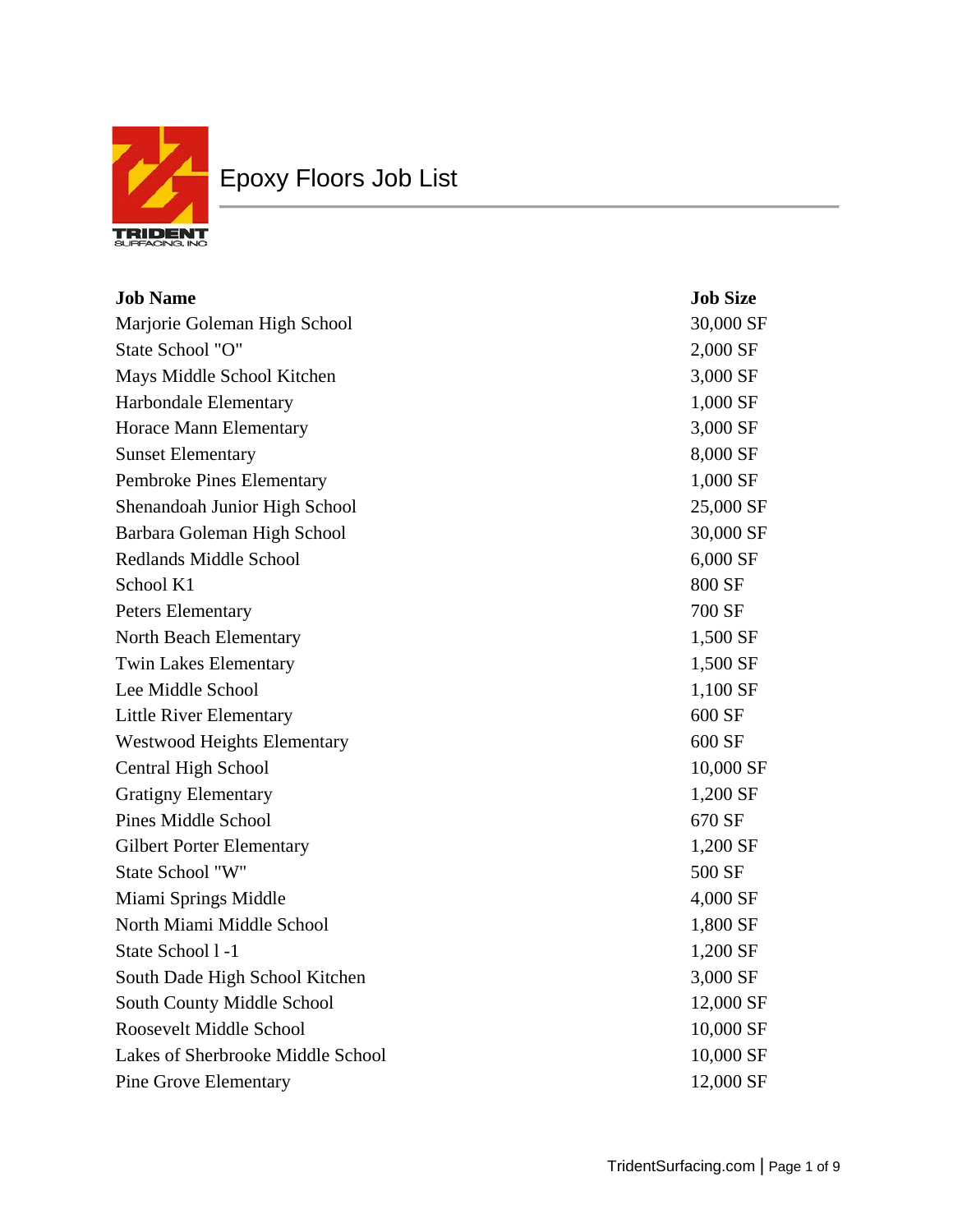| <b>UM Beaumont Hall</b>                      | 2,500 SF  |
|----------------------------------------------|-----------|
| Lakeview Elementary                          | 1,200 SF  |
| <b>Bill Ussery Mercedes - Coral Gables</b>   | 40,000 SF |
| <b>Troponin Lab Facility</b>                 | 300 SF    |
| <b>Everglades Farm Workers</b>               | 600 SF    |
| <b>Backyard Grill</b>                        | 500 SF    |
| MacArthur South High School Kitchen          | 3,000 SF  |
| Humane Society Broward county Kennels        | 18,000 SF |
| Coral Reef Yacht Club Kitchen                | 2,000 SF  |
| Deli at Waterford                            | 400 SF    |
| Royce Laboratories                           | 1,200 SF  |
| City of Plantation                           | 1,300 SF  |
| <b>Biscayne National Park</b>                | 1,000 SF  |
| Homestead Senior High School                 | 3,000 SF  |
| <b>UM Facilities Laundry</b>                 | 600 SF    |
| Longhorn Steakhouse S.W. 87th Avenue Kitchen | 2,500 SF  |
| <b>New River Middle School</b>               | 3,000 SF  |
| Broken Sound Club Bar                        | 600 SF    |
| Cordis Corporation                           | 10,000 SF |
| McDonald - Dixie Highway Kitchen             | 400 SF    |
| <b>Miami Shores Police Station</b>           | 500 SF    |
| Miami Beach Police Station                   | 5,000 SF  |
| Barbecue at Bayside                          | 700 SF    |
| Dade County Youth Fair Bathrooms             | 2,000 SF  |
| Dade County FIU Football Stadium             | 5,000 SF  |
| Citgo Petroleum Fort Lauderdale              | 500 SF    |
| North Miami Senior High School               | 3,000 SF  |
| Twin Lakes High School                       | 10,000 SF |
| <b>Fine Foods Battery Room</b>               | 2,000 SF  |
| Elementary School R-91 Bathrooms & Kitchen   | 8,000 SF  |
| Elementary School I-91 Bathrooms & Kitchen   | 8,000 SF  |
| Americo's Pizzeria                           | 500 SF    |
| <b>Ernest Graham Elementary</b>              | 5,000 SF  |
| <b>Palmetto High School Showers</b>          | 1,000 SF  |
| North Miami Beach Public Safety Cells        | 2,000 SF  |
| <b>IVAX Pharmaceuticals</b>                  | 30,000 SF |
| <b>FIU Student Residence</b>                 | 1,000 SF  |
| Edison Middle School                         | 3,000 SF  |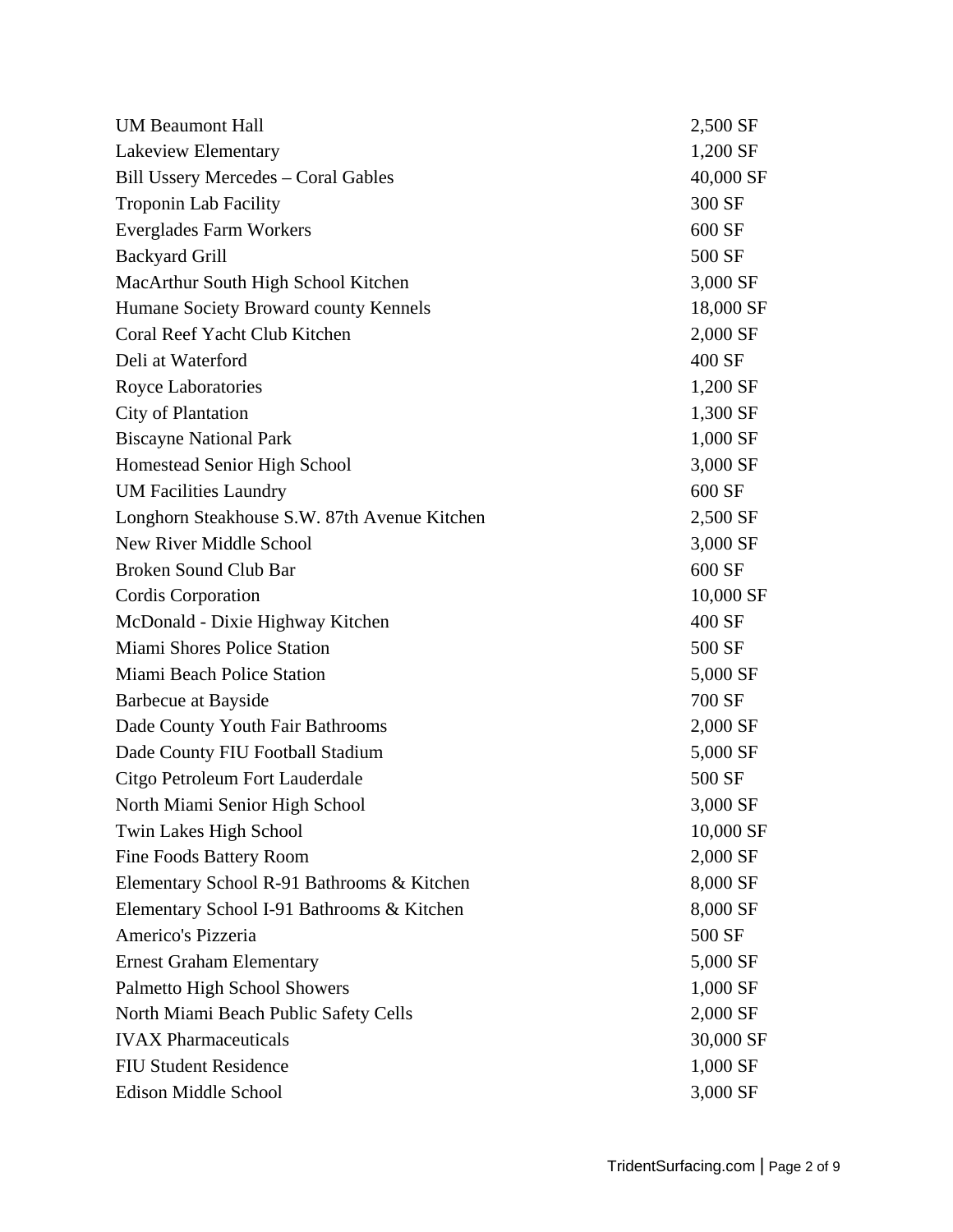| <b>Palmetto Extended Care</b>                      | 2,000 SF  |
|----------------------------------------------------|-----------|
| Martin County Correctional - Holt Law Correctional | 60,000 SF |
| <b>Broward County Correctional</b>                 | 10,000 SF |
| <b>Broward County Convention Center Kitchen</b>    | 10,000 SF |
| <b>Homestead Waste Water Facilities</b>            | 2,000 SF  |
| Sears at Pembroke Pines Battery Room               | 500 SF    |
| VA Hospital Riviera Beach                          | 3,000 SF  |
| <b>Metro Detention Center</b>                      | 4,000 SF  |
| Harris Field Homestead Lockers                     | 5,000 SF  |
| Hollywood WTP Upgrade                              | 1,000 SF  |
| Flanagan High School                               | 20,000 SF |
| Delano Hotel                                       | 10,000 SF |
| Sabal Palm Youth Center                            | 2,000 SF  |
| <b>Belen Jesuit Prep Lockers</b>                   | 5,000 SF  |
| South Florida State Hospitals Bathrooms            | 1,200 SF  |
| Palm Springs Fire Station                          | 2,500 SF  |
| St. Michael Lutheran Fort Meyers Kitchen           | 1,200 SF  |
| Everglades Farmworkers Kitchen                     | 500 SF    |
| Ransom Everglades Labs                             | 4,000 SF  |
| Boca Raton Kidney Center                           | 200 SF    |
| Fort Lauderdale Renal Center                       | 200 SF    |
| <b>Tropical Express Aventura</b>                   | 700 SF    |
| Mark Light Stadium - U.M.                          | 600 SF    |
| <b>Mast Academy Labs</b>                           | 10,000 SF |
| MacArthur North High School                        | 5,000 SF  |
| MacArthur South Kitchen                            | 1,200 SF  |
| Mays Middle School Lockers                         | 3,000 SF  |
| St. Lucie High School CCC                          | 3,000 SF  |
| <b>Bahamas Humane Society</b>                      | 2,000 SF  |
| Qualex                                             | 10,000 SF |
| <b>Gulf Coast High School</b>                      | 10,000 SF |
| Kaguru Japanese Restaurant                         | 500 SF    |
| Key West Naval Air Station Gym                     | 1,200 SF  |
| Fire Station #39                                   | 4,000 SF  |
| Fire Station #83                                   | 4,000 SF  |
| J.L. Walker Vocational Technical, Naples 5,000 SF  | 5,000 SF  |
| Hialeah Middle School                              | 4,000 SF  |
| U of M Cosford Cinema                              | 4,000 SF  |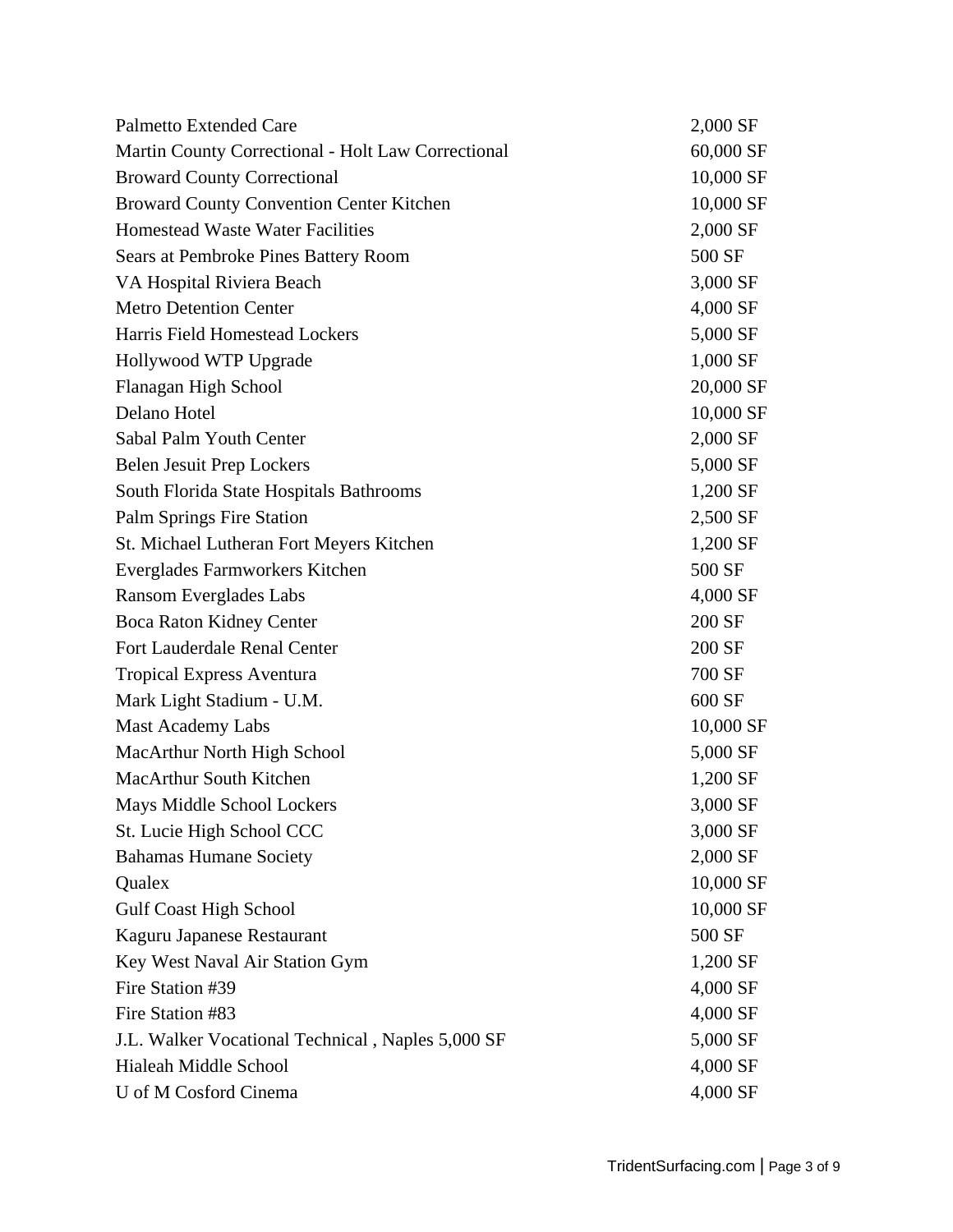| Ruben Thai Sushi Restaurant                        | 800 SF    |
|----------------------------------------------------|-----------|
| FAA Child Care Center                              | 1,000 SF  |
| FIU - OWA Ehan Building                            | 600 SF    |
| U.M. School of Business                            | 500 SF    |
| Okeechobee Jail                                    | 6,000 SF  |
| Collections Building 3C                            | 2,000 SF  |
| Runaway Grill                                      | 2,000 SF  |
| North Miami Middle School                          | 1,800 SF  |
| <b>Braddock High School Portable</b>               | 600 SF    |
| <b>Krome Detention Center</b>                      | 2,500 SF  |
| <b>Plantation Aquatic Center</b>                   | 700 SF    |
| <b>DCSB Central Satellite Custodial Room</b>       | 500 SF    |
| Harbor Ridge Clubhouse                             | 2,000 SF  |
| Miami Care Homeless Facility                       | 600 SF    |
| <b>Homeless Shelter</b>                            | 250 SF    |
| Liz Claiborne at Aventura                          | 1,700 SF  |
| Planet Hollywood Fort Lauderdale                   | 1,000 SF  |
| Cordis Corporation                                 | 1,800 SF  |
| <b>Doral Fire Station</b>                          | 2,400 SF  |
| Quiet Water Recreational Facility, Fort Lauderdale | 1,500 SF  |
| State Farm Insurance, Fort Lauderdale              | 900 SF    |
| MIA Building 3040 / 3097                           | 1,200 SF  |
| MIA Building 63 - Hangar 8                         | 1,800 SF  |
| North Beach Pavilion                               | 500 SF    |
| High School DDD                                    | 18,000 SF |
| <b>Tradewinds Park</b>                             | 550 SF    |
| Royal Palm Grill Restaurant                        | 1,500 SF  |
| St. Lucie Middle School "DD"                       | 5,000 SF  |
| Allen Park North Miami                             | 600 SF    |
| <b>Fountainbleau Fire Station</b>                  | 2,600 SF  |
| <b>IBM Hazardous Material Storage</b>              | 500 SF    |
| <b>BellSouth Ojus Warehouse</b>                    | 7,000 SF  |
| <b>Allied Tools Warehouse</b>                      | 3,700 SF  |
| Wings And Ribs Restaurant, Fort Lauderdale         | 500 SF    |
| Fort Lauderdale Airport                            | 17,000 SF |
| Royce Laboratories - Pilot Coating Lab             | 800 SF    |
| Fire Station #3 Margate                            | 3,500 SF  |
| Panther Arena                                      | 82,000 SF |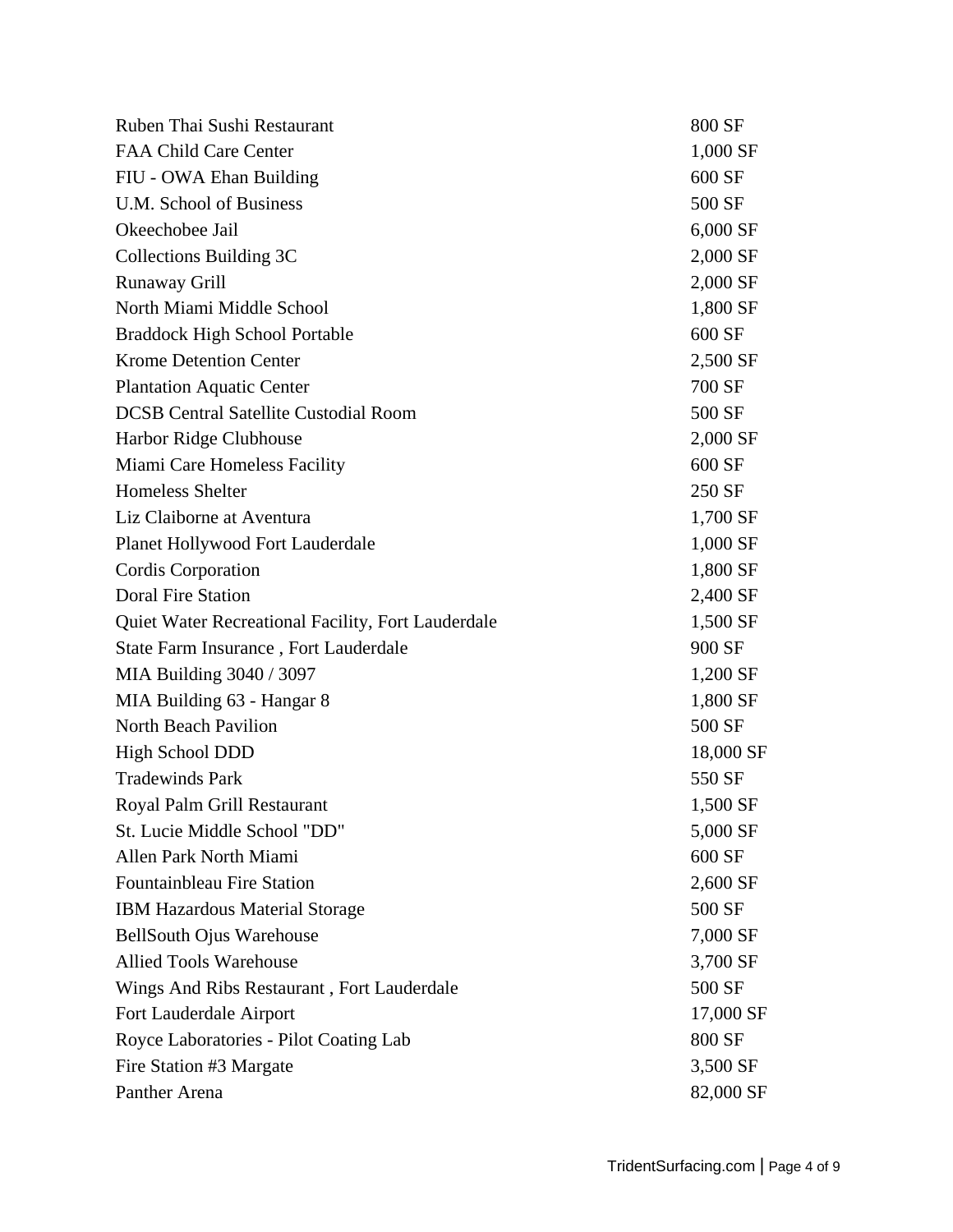| Attucks / Parkway / McFatter Middle          | 2,000 SF  |
|----------------------------------------------|-----------|
| <b>North Broward Detention Center</b>        | 40,000 SF |
| St. Moritz Hotel                             | 2,000 SF  |
| <b>Edgewater Senior Community Center</b>     | 1,500 SF  |
| Firestation #3                               | 2,000 SF  |
| Muvico at Pompano Beach                      | 3,000 SF  |
| <b>Oak Crest Senior Community Center</b>     | 1,500 SF  |
| New York Bagel Deli, Sawgrass Mills Mall     | 1,200 SF  |
| Loews Hotel, Miami Beach                     | 15,000 SF |
| State farm, Homestead                        | 800 SF    |
| Lakeside Park                                | 600 SF    |
| <b>Boynton Beach Police</b>                  | 1,200 SF  |
| <b>Broward County Homeless</b>               | 800 SF    |
| <b>Castaway Island City Park</b>             | 1,500 SF  |
| Dade County Bus Barn                         | 4,000 SF  |
| Fire Station #14 Fort Pierce                 | 4,000 SF  |
| Fire Station #15 Fort Pierce                 | 4,000 SF  |
| Fire Fighters Park                           | 500 SF    |
| FPL PDC Center                               | 1,800 SF  |
| <b>Ezell Hester Park Restrooms</b>           | 1,000 SF  |
| Opa Locka Maintenance Building               | 1,500 SF  |
| <b>Tiffany's Hotel</b>                       | 3,000 SF  |
| <b>Westchester Fire Station</b>              | 1,200 SF  |
| Pelican Marsh West Golf Center               | 2,500 SF  |
| V.A. Hospital - Various                      | 4,000 SF  |
| Davie Service Center                         | 1,500 SF  |
| Dadeland Marriott Kitchen Coolers / Freezers | 1,000 SF  |
| Miami Shores Elementary Kitchen Office       | 500 SF    |
| Coleman Carroll Catholic High School         | 5,000 SF  |
| <b>Corks Elementary - Naples</b>             | 5,000 SF  |
| <b>Hialeah Maintenance Facility</b>          | 55,000 SF |
| Primary Learning Center X                    | 1,500 SF  |
| Honey Hill Fire Station                      | 3,000 SF  |
| Vital Pharma                                 | 1,200 SF  |
| <b>Toussaint L'ouverture Elementary</b>      | 2,000 SF  |
| Carol City Elementary Kitchen                | 2,500 SF  |
| <b>Ivax Blender Room</b>                     | 700 SF    |
| Family Pet Center - Ft. Lauderdale           | 1,500 SF  |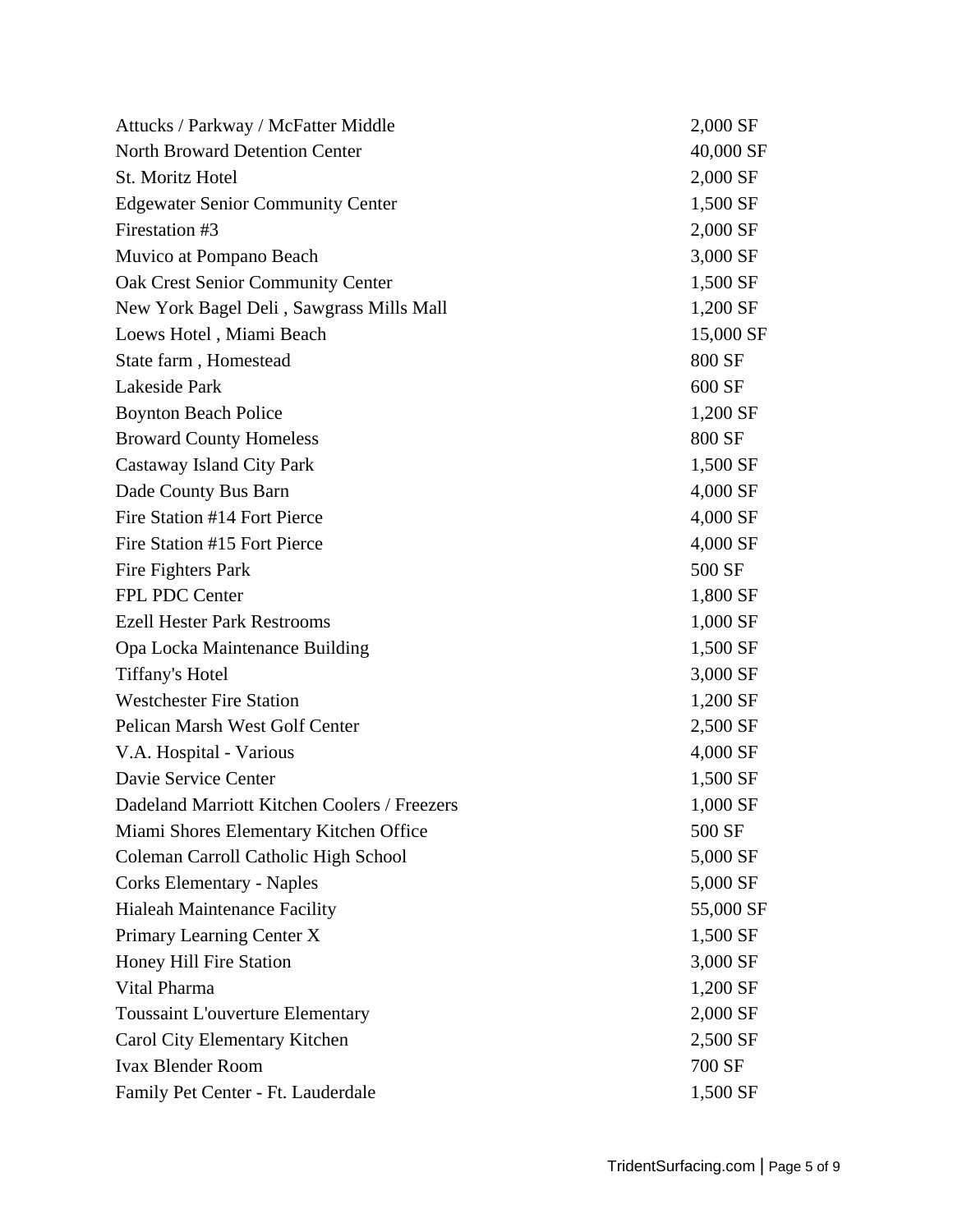| <b>Membrane Softening Facility</b>   | 3,000 SF  |
|--------------------------------------|-----------|
| Sanibel Harbor                       | 3,200 SF  |
| M.I.A. Large Animal Quarantine       | 7,500 SF  |
| The Breakers Hotel - Various         | 25,000 SF |
| <b>Easterlin Park</b>                | 1,200 SF  |
| Aventura Mall Garbage Entrance       | 2,500 SF  |
| State School Q-1                     | 1,200 SF  |
| Dania Fire Station                   | 2,500 SF  |
| State School 1-1                     | 1,200 SF  |
| <b>Bonaventure Town Center</b>       | 1,800 SF  |
| <b>Veterans Park</b>                 | 3,000 SF  |
| <b>ABC</b> Warehouse                 | 5,000 SF  |
| Spin Cycle Laundromat                | 3,000 SF  |
| American Airlines / Miami Heat Arena | 15,000 SF |
| Tamiami Airport Administration       | 1,200 SF  |
| Felix Varela - High School           | 18,000 SF |
| Rockwell - Collins                   | 3,500 SF  |
| Pelican Sound Golf Club              | 4,000 SF  |
| Millennium House                     | 1,500 SF  |
| Miccosukee Resort                    | 5,000 SF  |
| Milam Elementary                     | 1,000 SF  |
| <b>Everglades Elementary</b>         | 1,000 SF  |
| Kenwood Elementary                   | 1,000 SF  |
| Leisure City Elementary              | 1,000 SF  |
| Perrine Fire Station                 | 1,500 SF  |
| North Community Park                 | 2,000 SF  |
| Hialeah High School                  | 1,800 SF  |
| Fire Station #27                     | 3,000 SF  |
| Cooper City Police                   | 4,500 SF  |
| <b>Flying Foods</b>                  | 12,000 SF |
| Louis Pope Life Center               | 10,000 SF |
| T.Y. Park                            | 2,000 SF  |
| Jackson High School Kitchen          | 2,500 SF  |
| Hamilton Sundstrand                  | 18,000 SF |
| Homestead Coast Guard Air Hangar     | 52,000 SF |
| Lakeworth High School                | 15,000 SF |
| Cordis 8C-Phase I                    | 12,000 SF |
| Cordis 8C-Phase II                   | 18,000 SF |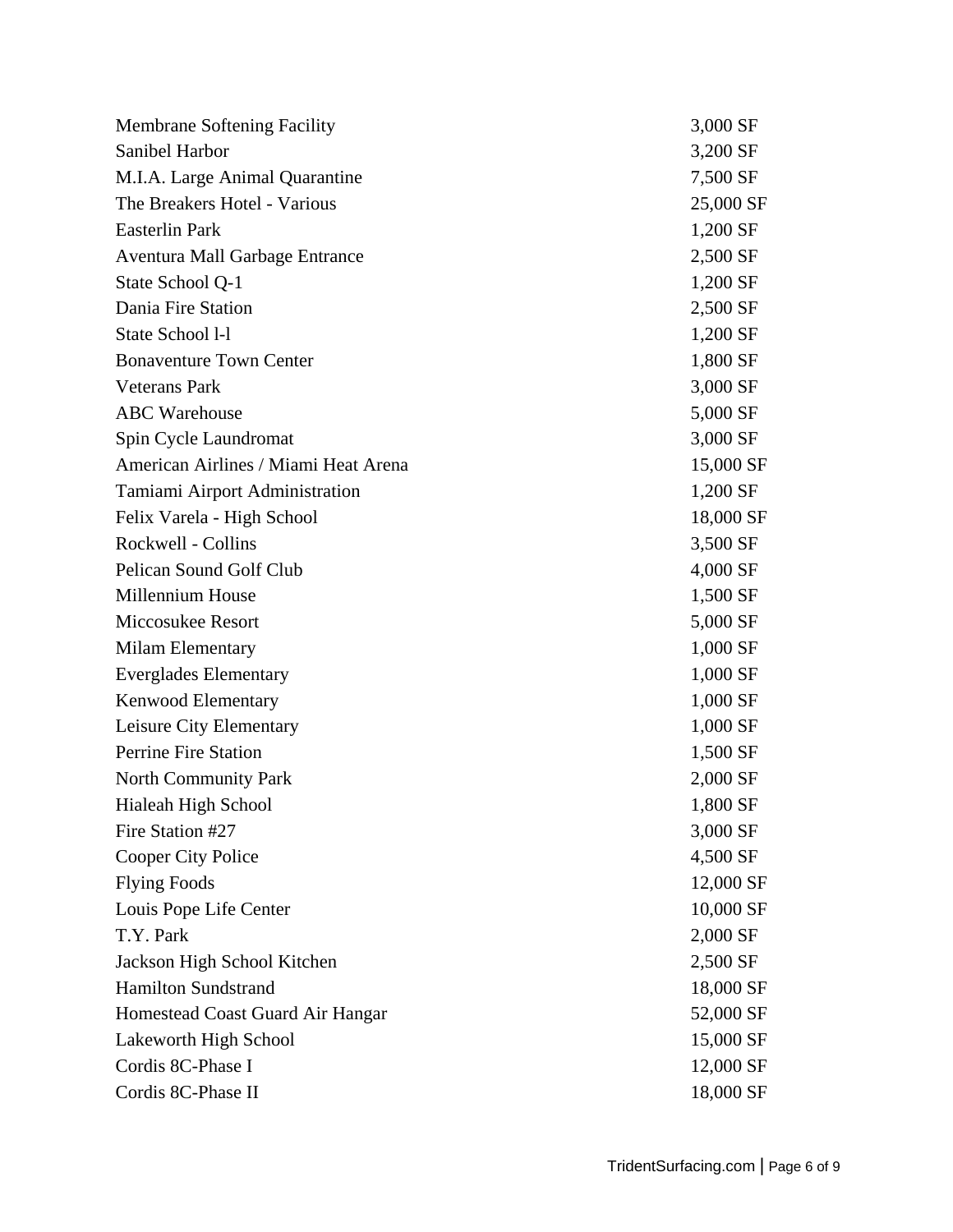| Miami Dade Youth Fair Addition           | 3,000 SF  |
|------------------------------------------|-----------|
| J.W. Marriott-Brickell                   | 3,000 SF  |
| Smith & Data                             | 1,500 SF  |
| Townhouse Hotel                          | 20,000 SF |
| <b>Stanley Switlik Middle School</b>     | 5,000 SF  |
| Middle School JJ - Doral                 | 7,500 SF  |
| Glades Middle "Kitchen"                  | 3,000 SF  |
| V.A. Hospital - 11th Floor               | 2,500 SF  |
| Billboard Live - Miami Beach             | 3,500 SF  |
| Miramar Pool Complex                     | 1,500 SF  |
| Tiburon Golf – Clubhouse Kitchen, Naples | 2,500 SF  |
| Everglades Flamingo WTP                  | 3,500 SF  |
| Cordis 8C Phase III                      | 10,000 SF |
| Loxahatchee Clubhouse Kitchen            | 1,500 SF  |
| Jane Roberts Middle School Kitchen       | 1,300 SF  |
| Miami Lakes Technical High School        | 15,000 SF |
| <b>Wiles Road Animal Clinic</b>          | 2,900 SF  |
| <b>Banana Boat Restaurant</b>            | 1,600 SF  |
| <b>FAU Bio-Medical</b>                   | 5,600 SF  |
| Boy Scouts of America                    | 4,200 SF  |
| Saga Bay Fire Station                    | 4,000 SF  |
| PGA Learning Ctr.                        | 1,000 SF  |
| Ben Sheppard Elem. - Kitchen             | 2,100 SF  |
| Madison Middle School - Kitchen          | 2,500 SF  |
| Booker T. Washington High School         | 20,000 SF |
| <b>WLRN</b> Studios                      | 2,500 SF  |
| North Miami Senior High School           | 2,900 SF  |
| <b>Ortiz Correctional Institution</b>    | 7,000 SF  |
| <b>Hyatt Bonita Springs</b>              | 3,500 SF  |
| Key West High School                     | 2,000 SF  |
| U.M. Ryder Center                        | 4,000 SF  |
| Lely Flamingo Club House Kitchen         | 2,000 SF  |
| Florida Memorial College Kitchen         | 3,000 SF  |
| Old Cypress Golf Club Kitchen            | 2,500 SF  |
| <b>Aventura Government Center</b>        | 1,500 SF  |
| <b>Victory Pool</b>                      | 3,000 SF  |
| Crown Colony Hotel, Naples               | 3,000 SF  |
| Perdue Medical Center                    | 4,000 SF  |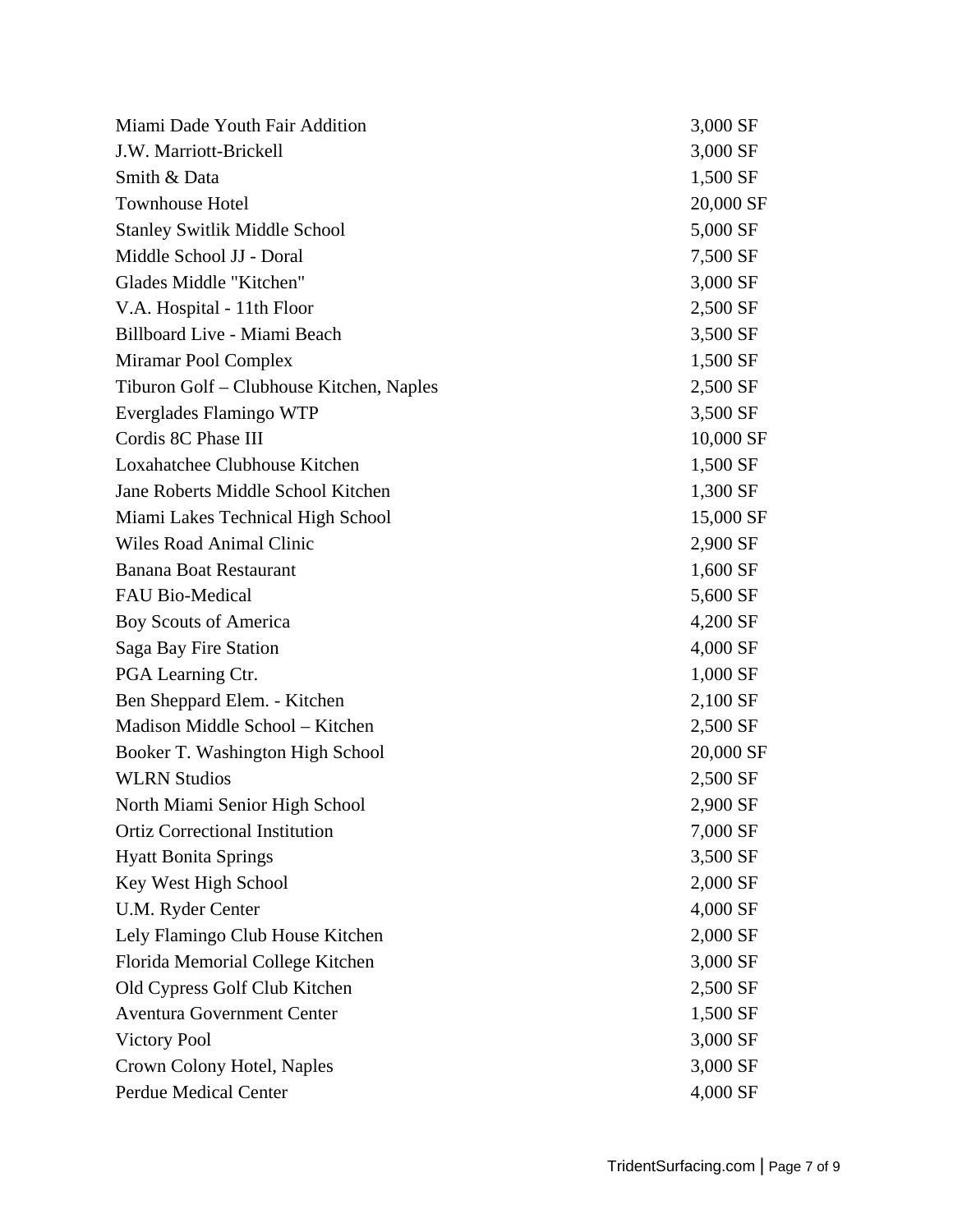| The Dunes Community Center Kitchen, Naples | 1,500 SF   |
|--------------------------------------------|------------|
| <b>Prezzo Restaurant</b>                   | 2,100 SF   |
| Sailfish Club of Florida Kitchen           | 5,000 SF   |
| Bamboo Club Kitchen, West Palm Beach       | 3,000 SF   |
| Coral Shores High School                   | 8,000 SF   |
| Coral Gables Country Club                  | 5,000 SF   |
| Jensen Beach High School                   | 20,000 SF  |
| John A. Ferguson High School               | 3,000 SF   |
| <b>Varsity Middle School</b>               | 3,000 SF   |
| Benjamin High School                       | 2,800 SF   |
| <b>Atlantic High School</b>                | 3,500 SF   |
| Fort Braden School                         | 3,200 SF   |
| Jupiter South Community Center             | 1,500 SF   |
| M.I. A. Midfield Rescue Station            | 9,000 SF   |
| <b>Edison Community College Child Care</b> | 2,000 SF   |
| <b>Ben Sheppard Elementary</b>             | 3,500 SF   |
| <b>Victory Park</b>                        | 2,800 SF   |
| Crown Colony                               | 2,500 SF   |
| Pro Player Stadium Pantry                  | 1,800 SF   |
| The Dunes Clubhouse                        | 2,000 SF   |
| Sailfish Club of Florida                   | 4,500 SF   |
| State School LL-1                          | 14,000 SF  |
| Boca Raton Resort Club & Marina            | 3,500 SF   |
| High School GGG                            | 9,000 SF   |
| <b>Central Chiller Plant Expansion</b>     | 105,000 SF |
| Diplomat Hotel                             | 2,500 SF   |
| School HHH                                 | 4,000 SF   |
| Cordis 8C Phase IV                         | 12,000 SF  |
| Immokalee Jail Center                      | 2,000 SF   |
| <b>West Water Treatment Plant</b>          | 6,000 SF   |
| Embraer                                    | 14,000 SF  |
| Bent Pine Golf club                        | 3,800 SF   |
| LaSalle High School Bathroom               | 2,200 SF   |
| <b>West Water Treatment Plant</b>          | 5,000 SF   |
| Humane Society Vero Beach                  | 35,000 SF  |
| MIA-769                                    | 45,000 SF  |
| Royal Park Bridge Replacement              | 2,000 SF   |
| Cordis 8C Phase I Recoat                   | 9,000 SF   |